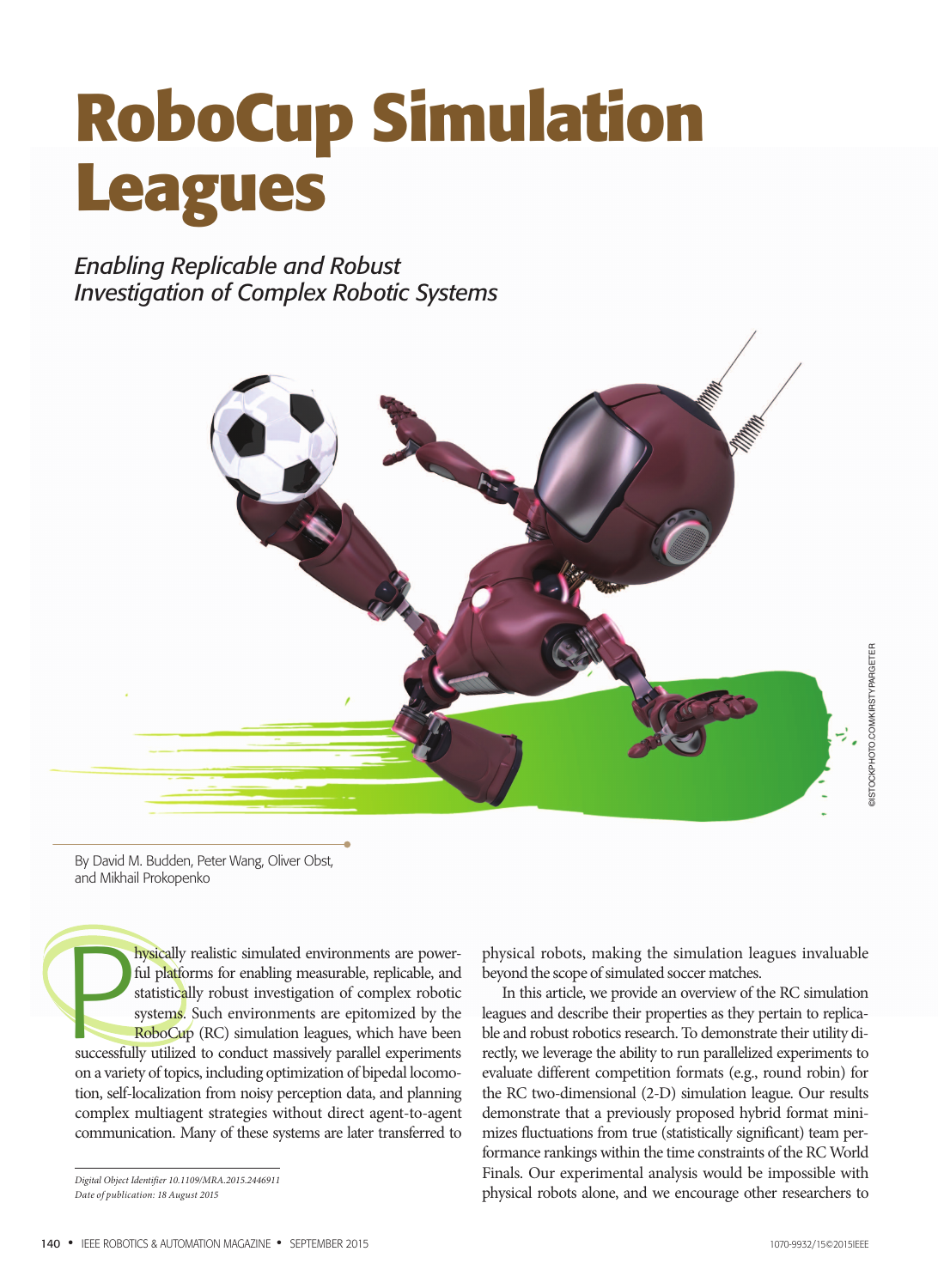explore the potential for enriching their experimental pipelines with simulated components, both to minimize the experimental costs and to enable others to replicate and expand upon their results in a hardware-independent manner.

# **Simulation in Robotics Research**

Robotics researchers face many unique challenges when designing measurable, replicable, and statistically robust experiments. Robots are generally expensive and require regular maintenance, pressuring researchers to minimize the time spent evaluating algorithms and behaviors. This problem is amplified by the experimental confounds introduced by robots (e.g., motor temperature) and their environments (e.g., lighting variation), requiring more experimental iterations to yield statistically robust results. Moreover, the cost of physical robots makes platform-specific research replication particularly difficult, threatening the reliability of the peer-review process in the presumably common scenario of reviewers not having access to the robot in question.

In recent years, robot simulation has emerged as a powerful technique for replicable and robust investigation of complex robotic systems. Popular simulators include Simspark [1], Gazebo [2], Webots [3], and USARsim [4], which have been successfully applied in multi-institutional collaborations, including RC Simulation Leagues [5], [6], RobotStadium [7], the Defense Advanced Research Projects Agency Virtual Challenge [8], and the IEEE Virtual Manufacturing Competition [9]. Although these platforms are unable to perfectly model the physical sources of system stochasticity, this shortcoming is greatly outweighed by their ability to remove the requirement for physical robots and inherent support for massively parallel processing. In scenarios where imperfect system modeling is a major limitation, hybrid solutions have been developed that use simulated environments for initial experimentation (e.g., global exploration of high-dimensional parameter spaces) and physical robots for fine tuning (e.g., local optimization across principal components). The latter approach is epitomized by bipedal gait optimization and has been shown to be highly effective for the Aldebaran NAO humanoid robot [10], [11].

In this article, we provide an overview of the RC simulation leagues in the context of enabling replicable and statistically robust robotics research. We demonstrate the utility of massively parallel experimentation by evaluating different competition formats (e.g., round robin) for the RC 2-D simulation league. Tens of thousands of games were necessary to resolve nontransitivity and inherent stochasticity of team performance, which would be intractable for 10-min matches with physical robots. Our results demonstrate that a hybrid format best captures true team performance in the time constraints of the RC World Finals. This format was subsequently adopted for the competitions at RC 2014 Brazil.

### **RoboCup Simulation Leagues**

RoboCup (the World Cup of robot soccer) was first proposed in 1997 as a standard problem for the evaluation of

theories, algorithms, and architectures in the areas of artificial intelligence (AI), robotics, and computer vision [13]. This proposal followed the observation that traditional AI problems were increasingly unable to meet the requirements of appropriately/effectively evaluating theories, algorithms, and architectures and that a new challenge was necessary to initiate the development of next-generation technologies.

The overarching RC goal of developing a team of humanoid robots capable of defeating the FIFA World Cup champion team, called *the Millennium Challenge*, has been a major factor in driving research in AI and related areas for nearly two decades, with a search for the term *RC* in a major literature database yielding over 25,000 results. Since 1997, researchers and competitors have decomposed this ambitious pursuit into two complementary categories [13].

- **Physical Robot League**: Using physical robots to play soccer games. This category now contains many different leagues for both wheeled robots (small-sized and midsized leagues) and humanoids [standard platform league (SPL) and humanoid league], with each focusing on different aspects of physical robot design, motor control and bipedal locomotion, realtime localization, and computer vision [14], [15].
- **Software Agent League:** Using software or synthetic agents to play soccer games on an official soccer server over a network. This category contains both 2-D [5], [16], [17] and three-dimensional (3-D) [6] simulation leagues.

The RC simulation leagues traditionally involve the largest number of international participating teams, reaching 40 in 2013 [18]. The ability to simulate soccer matches without physical robots removes low-level hardware and environmental issues (e.g., motor temperature and breakages), allowing teams to focus on the development of complex team behaviors and strategies for a larger number of autonomous agents. Moreover, the simulation leagues often serve as platforms for the initial development and evaluation of software modules for later integration into physical robots [10], [11]. Many of these modules have applications beyond the RC domain (e.g., localization and mapping [12]), and the hardware-independent results inherent to simulated robots promote extension and replication by other researchers.

# *Properties and Utility of 2-D and 3-D Leagues*

The RC simulation league consists of both 2-D and 3-D competitions, which exhibit many similarities [18].

- The world model, including player and ball dynamics and kinematics, is simulated by a central soccer server [5].
- Participants develop a team of fully autonomous agents, each of which interacts with the soccer server.
	- Each agent receives information from the server regarding its current field of view.
	- Each agent determines what actions to execute and submits these requests to the server.
	- The server fulfills these requests and resolves any conflicts (e.g., two agents attempting to occupy the same spatial location).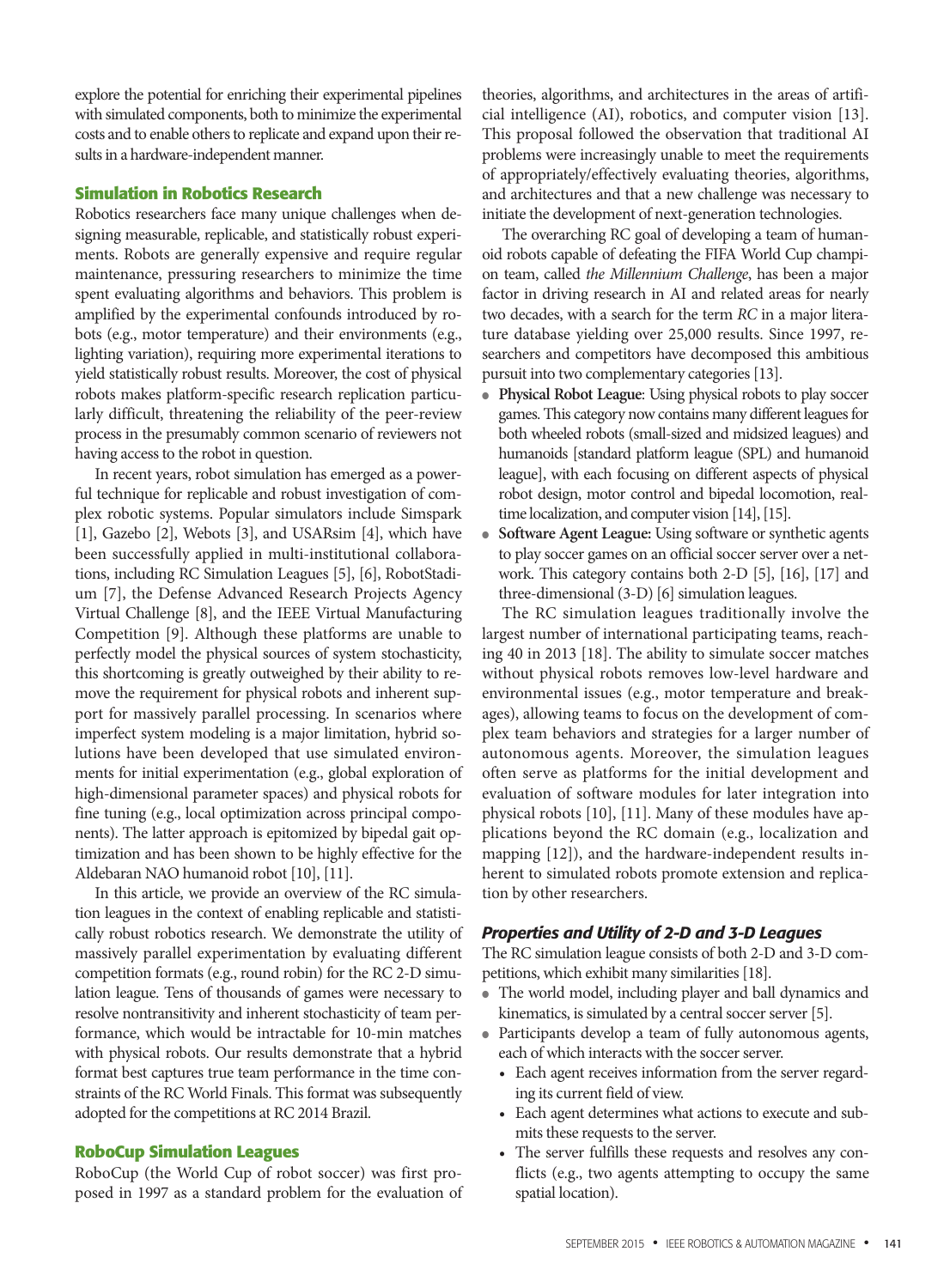The server proceeds in real time and imposes noise on both the agents' observations and actions [19]. It is the responsibility of each agent to submit its action requests at the appropriate times to stay synchronized with the soccer server. Furthermore, each agent is allocated an individual process/core, and no direct interprocess communication is permitted. The soccer server provides a low-bandwidth, indirect communications method between agents by support simulated verbal commands.

# 2-D Simulation League

The 2-D simulation league involves circular players being modeled with an  $(x, y)$  position and orientation  $\theta$ . Each agent also maintains a head angle relative to its global orientation, allowing control of its field of view within human-like constraints. The action commands available to each agent include the following:

- turn body or neck by a specified angle
- dash forward or backward with a specified power
- slide tackle in a specified direction
- kick the ball in a specified direction with a specified angle, if near
- catch the ball if near (goalkeeper only)
- communicate with other players, either verbally or by pointing at a specified position.

Each team consists of 11 players and a coach, which is a nonplaying agent responsible for the allocation of players to each position given a number of randomly generated physical profiles (including characteristics such as speed and stamina). The 2-D simulation league does not model the dynamics or kinematics of any given human or robot. Instead, it encourages the development of complex player behaviors and team strategies [16]–[18]. The simulation league is also a powerful framework for evaluating the emergent downstream effects (e.g., team performance) of small perturbations to the underlying individual agents, as demonstrated in our recent study of particle filtering and self-localization [12].

A screenshot from the 2-D simulation league graphical client is presented in Figure 1(a), and the 2-D soccer server is available online at: http://sourceforge.net/projects/sserver/.

# 3-D Simulation League

The 3-D simulation league implements a physically realistic world model and action interface, closer to robots than human players [18]. In particular, the simulator uses the Open Dynamics Engine library for the simulation of rigid body dynamics, collision detection, and friction, based on a model of the Aldebaran NAO humanoid robot (shown in Figure 2). To remain consistent with the anatomy of the NAO, each agent simulates the following:

- 22-degrees of freedom (DOF) in a 57-cm, 4.5-kg humanoid robot (six in each leg, four in each arm, and two in the neck)
- perceptors that provide the agent with noiseless measurements of each joint position during every simulation cycle
- effectors that allow the agent to specify a direction and torque for each joint.

Although no noise is introduced to the perceptor and the effector signals (with the exception of that resulting from approximations in the physics engine), the 3-D simulation league introduces the nontrivial challenges of enabling each agent to stably walk, kick, dive, and stand up after falling. This creates an ideal framework for global optimization (and benchmarking optimization algorithms) across the high-dimensional parameter spaces characteristic of bipedal locomotion systems. Although the simulated agents do not perfectly model the stochasticity inherent to actual NAOs, this approach has proved very successful in identifying near-optimal parameter sets for subsequent local optimization on the physical robot [10], [11] (often in a lower dimensional principal component space).

A screenshot from the 3-D simulation league graphical client is presented in Figure 1(b), and the 3-D soccer server is available online at: http://sourceforge.net/projects/simspark/.



**Figure 1.** An example of screenshots from the RC simulation leagues: (a) 2-D [5] and (b) 3-D [1]. The 2-D simulation league screenshot demonstrates players from two teams (represented by red and yellow circles) and their respective fields of view. The black arrows around player 11 illustrate how an agent can self-localize from observations of unique landmark features [12]. The 3-D simulation league screenshot demonstrates similar tactical overlays for each player.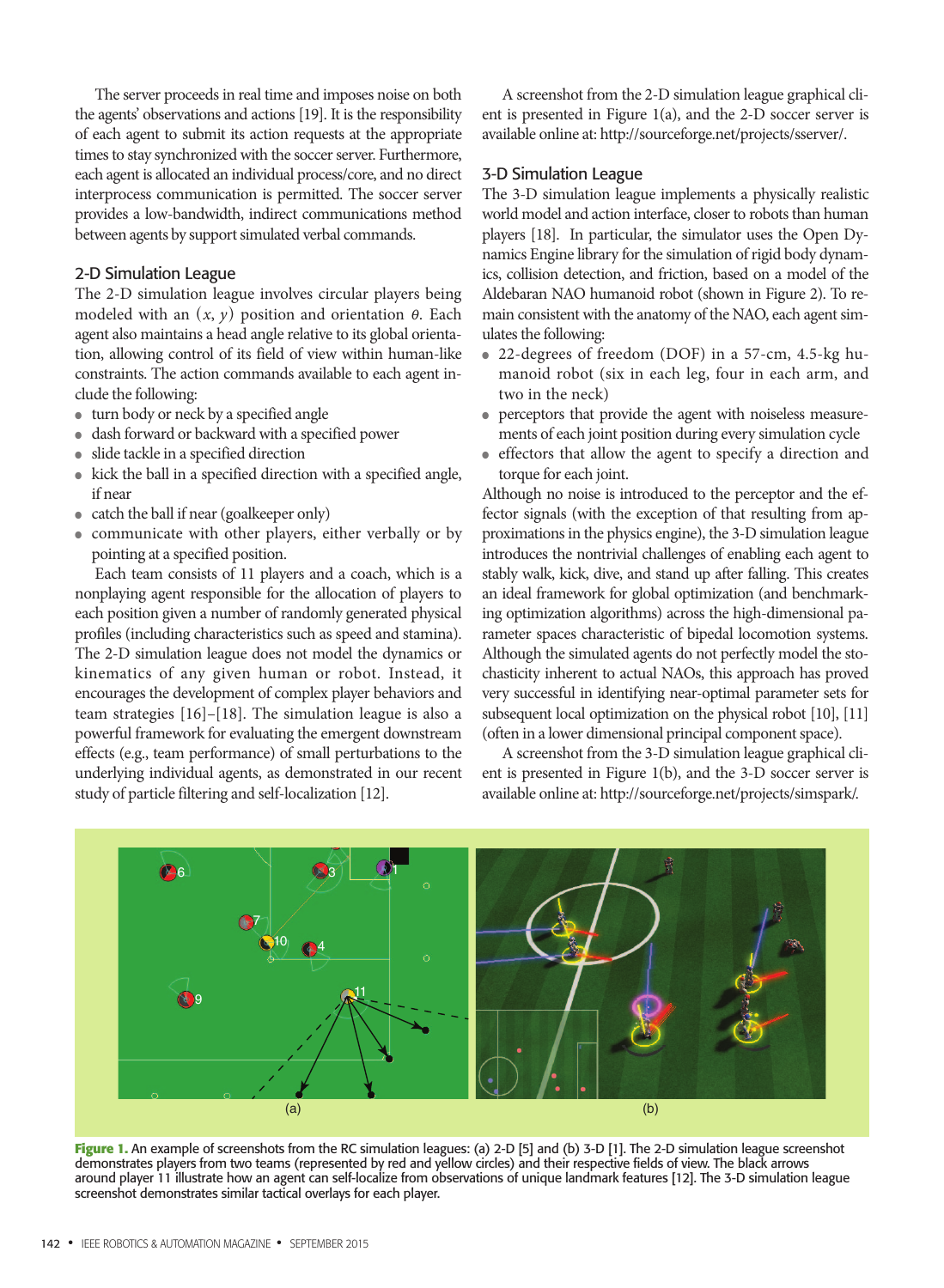# *Enabling Replicable and Robust Analysis*

Collectively, the simulation leagues provide ideal platforms for investigating emergent properties of complex robotic systems. Most team games and sports (both real and virtual) are characterized by rich and dynamic interactions that influence the contest outcome in a nontransitive manner. As described by Vilar et al. [21] "quantitative analysis is increasingly being used in team sports to better understand performance in these stylized, delineated, complex social systems." Early examples of such quantitative analysis include sabermetrics, which attempts to search for objective knowledge about baseball by considering the statistics of in-game activity [22]. A recent study by Fewell et al. [23] involved the analysis of basketball games as networks, with properties including degree centrality, clustering, entropy, and flow centrality (calculated from measurements of ball position throughout the game). This idea was extended by Vilar



**Figure 2.** The Webots-simulated NAO [3] is well-suited to global optimization across the high-dimensional parameter spaces characteristic of bipedal locomotion systems, as experiments may be automated, parallelized, and replicated exactly. This approach has proved very successful in identifying near-optimal parameter sets for subsequent local optimization on actual Aldebaran NAO robots [10], [11], highlighting the utility of simulation leagues for the investigation and the improvement of physical robotic systems. (a) The Webots-simulated NAO [3]. (b)The actual Aldebaran NAO (http:// www.aldebaran.com).

et al. [21], who considered the local dynamics of collective team behavior to quantify how teams occupy subareas of the field as a function of ball position. Recently, Cliff et al. [24] presented several information-theoretic methods of quantifying dynamic interactions in soccer games and used the RC 2-D simulation league as an experimental platform.

In addition to allowing high-level analysis of robotic systems overall, the simulation leagues provide inherent support for massively parallel processing. This property has been leveraged for the development and the analysis of algorithms with widespread applications in robotics, e.g., optimizing bipedal locomotion [10], [11], self-localization from noisy perception data [12], and planning complex multiagent strategies without direct agent-to-agent communication [16], [17]. Although simulation league agents have only noisy perception of their environment, the soccer server itself has perfect information regarding the global state, which enables replicable quantification of experimental performance (e.g., walk speed/stability and localization accuracy).

# *Wider Implications in Robotics Research*

Robots are generally expensive to purchase, maintain, and transport, creating an intractably high entry barrier for institutes with limited access to research funding. By removing the requirement for physical robots, the RC simulation leagues allow such institutes to actively contribute to many fields of robotics research. To validate this assertion, Figure 3 presents the public expenditure on education as a percentage of gross domestic product (GDP) public expenditure on education (PEoE) at purchasing power parity per capita (GDP/ cap)[20] for the home country of each participating RC 2013 team, averaged over each of the six largest RC leagues.

# **Simulation League Case Study: Analysis of Competition Formats**

The simulation league supports fully automated, massively parallel analysis of complex robotic systems, enabling replicable and robust investigation of algorithms and higher level emergent behaviors. In the following sections, we leverage these properties to expand upon our previous analysis of RC competition formats (e.g., round robin) to determine which best approximates the true performance rankings of competing teams [25].

The selection of an appropriate competition format is critical to both the success and the credibility of any competition. Unfortunately, this choice is not straightforward. The ideal format must minimize the randomness relative to the true performance ranking of teams while keeping the number of games to a minimum, to both satisfy time constraints and retain the interest of participants and spectators. Furthermore, maintaining competition interest introduces a number of constraints to competition formats, e.g., multiple games between the same two opponents (the obvious method of achieving a statistically significant ranking) should be avoided, making the resolution of nontransitive performance difficult.

# *Robocup Competition Formats*

The following competition formats were adopted to determine the final rank of the top eight RC 2-D simulation league teams from 2012 to 2014.

- 2012: The top four teams played six games each [three quarterfinals (round robin), two semifinals, and classification matches for first versus second and third versus fourth] and the bottom four teams played four games each.
- **2013:** A double-elimination system was adopted, where a team is ineligible for first place upon losing two games. A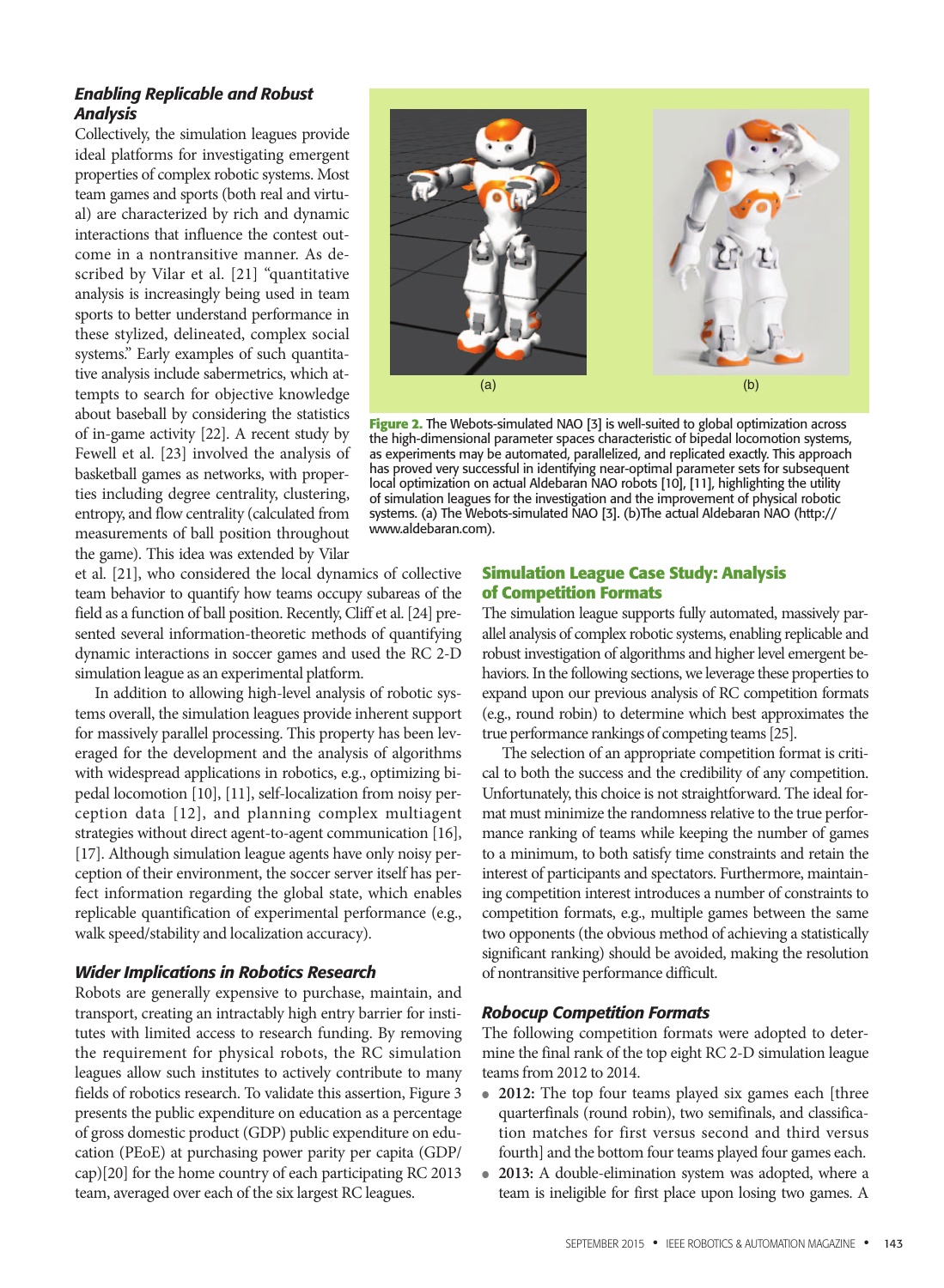

**Figure 3.** (a) The PEoE and (b) GDP/cap [20] for the home country of each participating RC 2013 team, averaged over each of the six largest RC leagues. Each of the three major simulation leagues (2-D, 3-D, and simulated rescue) exhibits significantly lower values than those requiring the purchase or development of physical robots [SPL, kid-sized league (KSL), and physical rescue].

total of 14 games were played in double-elimination format (i.e.,  $2n - 2$ ,  $n = 8$ ) followed by two classification games.

• **2014:** Our proposed format was adopted [25]. In particular, round-robin games were conducted for the top eight teams (28 games) followed by four classification games for first versus second, third versus fourth, and so on.

Previously, it has been unclear whether these changes in the competition format improve the fairness and the reproducibility of the final team rankings. In general, lack of reproducibility is due to the nontransitivity of team performance (a well-known phenomena that occurs frequently in actual human team sports).

# *Methods of Ranking Team Performance*

Before evaluating different competition formats, it is necessary to establish a fair (i.e., statistically significant) ranking of the top eight RC 2-D simulation league teams from previous years. This was accomplished by conducting an eight-team round robin for previous years, where all 28 pairs of teams play approximately 1,000 games against one another. In addition, two different schemes were considered for point calculation [25].

- **Continuous Scheme:** Teams are ranked by the sum of average points obtained against each opponent across all 1,000 games.
- **Discrete Scheme:** The average score between each pair of teams (across all 1,000 games) is rounded to the nearest integer (e.g., 1.9:1.2 is rounded to 2:1). Next, points are allocated for each pairing based on these rounded results: 3 for a win, 1 for a draw, and 0 for a loss. Teams are then ranked by the sum of these points received against each opponent.

The final rankings generated for the 2012 and 2013 Robo-Cup 2-D simulation league teams under these two schemes are presented in [25]. Although both the schemes have been shown to generate statistically robust results, we have chosen to adopt the continuous scheme for this article to avoid the boundary effects inherent to discretization. In order to formally capture the overall difference between two rankings **r<sup>a</sup>** and  $\mathbf{r}^{\mathbf{b}}$ , the  $L_1$  distance was utilized:

$$
d_1(\mathbf{r}^{\mathbf{a}}, \mathbf{r}^{\mathbf{b}}) = ||\mathbf{r}^{\mathbf{a}} - \mathbf{r}^{\mathbf{b}}||_1 = \sum_{i=1}^n |r_i^a - r_i^b|,
$$
 (1)

where *i* is the index of the *i*th team in each ranking,  $1 \leq i \leq 8$ .

# *Results*

Following the iterated round-robin and continuous ranking scheme described in the "Methods of Ranking Team Performance" section, statistically significant rankings were generated for the top eight RC 2-D simulation league teams for 2012–2014. The full set of experiments is described in [25], which verified that the proposed format (later adopted for RC 2014) consistently outperformed the other candidates in terms of approximating the true rankings for RoboCup 2012 and 2013. We expand upon this analysis to incorporate the results for RC 2014.

The *L*1 distance [see (1)] was used to capture the discrepancy between RC final results,  $r^a$ , and the statistically significant rankings generated from the 28,000-game round robin, **r**<sup>c</sup>:

$$
d_1(\mathbf{r}^a, \mathbf{r}^c)_{2012} = 12
$$
  

$$
d_1(\mathbf{r}^a, \mathbf{r}^c)_{2013} = 12,
$$
 (2)

where the competition formats for RC 2012 and 2013 are described in the "RC Competition Formats" section. We can also quantify that the corresponding discrepancy,  $\mathbf{r}^{\text{p}}$ , had our proposed competition format [25] been used for those competitions:

$$
d_1(\mathbf{r}^{\mathbf{p}}, \mathbf{r}^{\mathbf{c}})_{2012} = 4
$$
  

$$
d_1(\mathbf{r}^{\mathbf{p}}, \mathbf{r}^{\mathbf{c}})_{2013} = 6.
$$
 (3)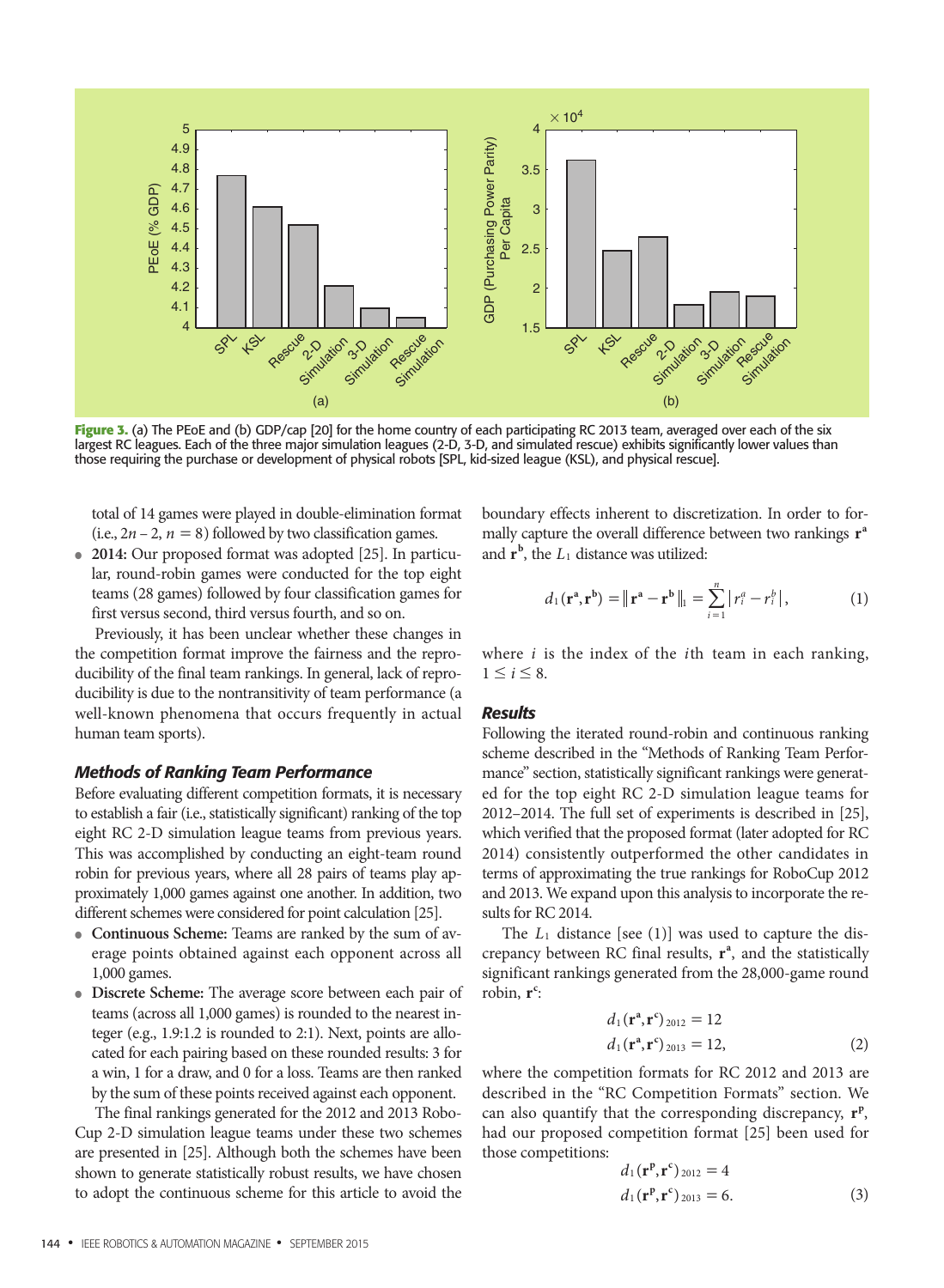Our proposed format was subsequently adopted for the RC 2014 finals. The divergence from statistically robust team rankings was equivalently small:

$$
d_1(\mathbf{r}^{\mathbf{a}}, \mathbf{r}^{\mathbf{c}})_{2014} \Longleftrightarrow d_1(\mathbf{r}^{\mathbf{p}}, \mathbf{r}^{\mathbf{c}})_{2014} = 4. \tag{4}
$$

To statistically validate that the proposed competition format is significantly more appropriate than those adopted at RC 2012 and RC 2013, 10,000 tournaments were generated for each format by randomly sampling the game results from the 28,000-game round robin. For each tournament, the *L*1 distance  $d_1(\mathbf{r}^a, \mathbf{r}^b)$  [see (1)], was calculated to capture the discrepancy between the tournament and the true team rankings. These results are presented in Figure 4 for the top eight teams from RC 2012–2014. It is evident that the proposed format yields more statistically robust rankings (i.e., smaller *L*1 distance) than the formats adopted in previous years.

In addition to comparing the accuracy of team rankings under different competition formats, it is interesting to compare the team performance against a consistent benchmark. Before 2013, it was commonplace for the simulation league teams to optimize their performance against the default Agent2D code [26], which is reflected in the high Spearman's rank correlation coefficient  $(\rho_{2012} = 0.98)$  between true rankings and goal difference against Agent2D (across 1,000 games per team). Since 2013, these correlations have decreased substantially ( $\rho_{2013} = 0.55$  and  $\rho_{2014} = 0.57$ )with teams opting to optimize behavior against the binaries published by top-performing teams postcompetition to gain a competitive advantage with opponent-specific strategy. The average goal difference against Agent2D decreased for the top four RC teams between 2013 and 2014 accordingly. Importantly, this level of behavioral complexity (in addition to our analysis of competition formats) would be impossible without the support for massively parallel processing inherent to simulation leagues.

# **Summary and Discussion**

Continual increases in data volume and computational power have led to increased complexity in the experimental methodologies across most fields of research. Therefore, it is unsurprising that many fields (particularly in the life sciences [27]) have recently placed increased focus on enabling measurable, replicable, and statistically robust results. Although robotics researchers face many unique challenges due to the expense and stochasticity inherent to physical robots, we propose that physically realistic simulated environments (epitomized by the RC simulation leagues) have an important and widespread role to play in the future of robotics.

The simulation leagues often serve as platforms for the initial development and the evaluation of software modules for later integration into physical robots [10], [11], and many of these modules have applications beyond the RC domain (e.g., localization and mapping [12]). They also enable the investigation of high-level emergent properties of complex robotic systems, as demonstrated in a recent study by Cliff et al. [24] that



**Figure 4.** The discrepancy between tournament and true team rankings, captured as an  $L_1$  distance (1), for 10,000 randomly generated tournaments structured according to the three considered formats: (a) 2012, (b) 2013, and (c) 2014. It is evident that the proposed format (red) yields more statistically robust rankings (i.e., a smaller *L*1 distance) than the formats adopted in RC 2012 (green) and 2013 (blue), considering the top eight teams from each RC.

presents novel information-theoretic methods for quantifying dynamic interactions in a multiagent context.

In this article, we have provided an overview of the Robo-Cup simulation leagues (both 2-D and 3-D) and described their properties as they pertain to replicable and robust robotics research. To demonstrate their utility directly, we leverage the ability to run massively parallelized experiments to evaluate different competition formats (e.g., round robin)